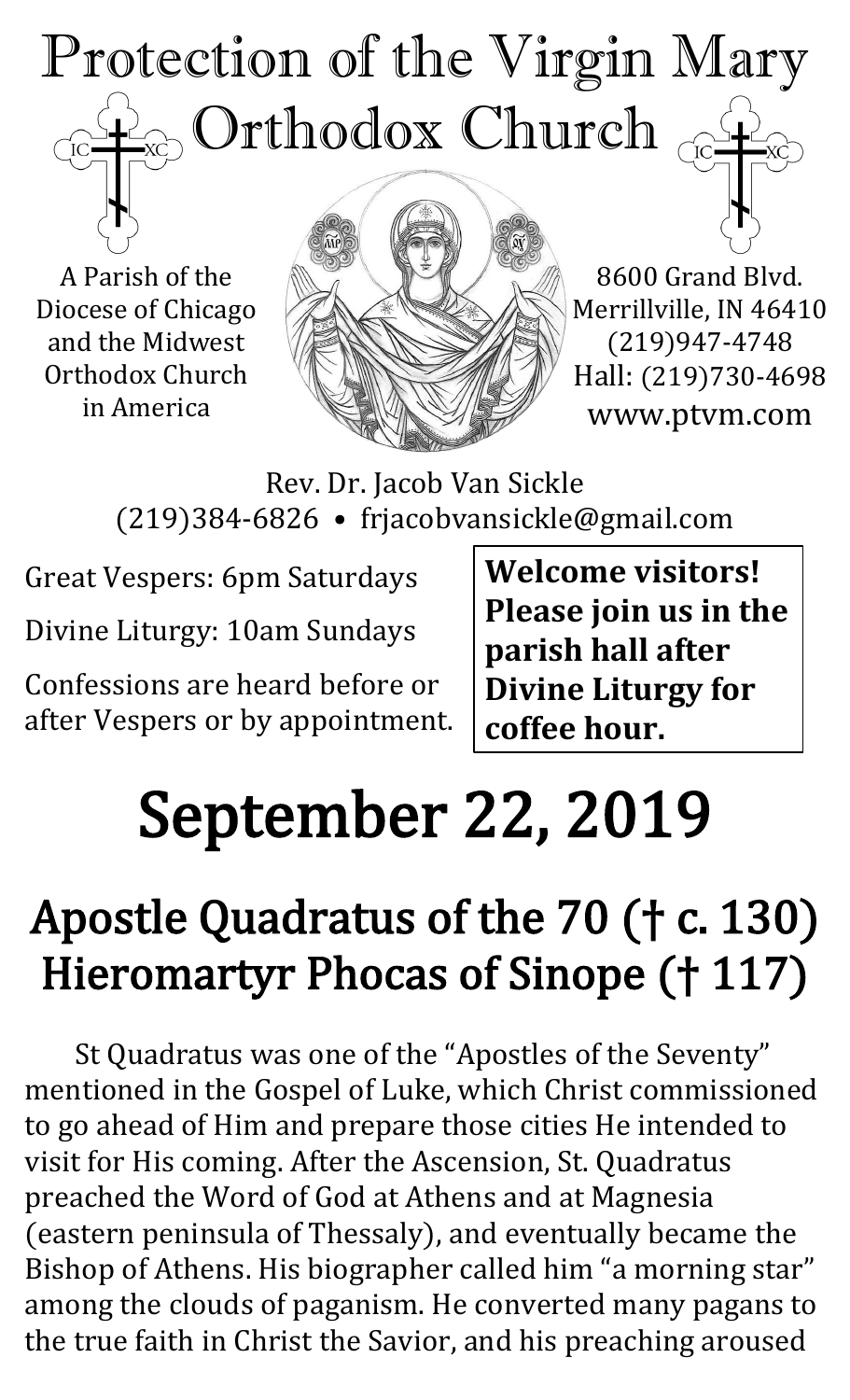the hatred of the pagans. Once, an angry mob fell upon the saint to pelt him with stones. Preserved by God, St Quadratus remained alive, and they threw him into prison, where he died of starvation. His holy body was buried in Magnesia.

In the year 126, St Quadratus wrote an Apologia in defense of Christianity. Presented to the emperor Hadrian, the *Apologia* helped assuage the persecution of Christians, since after reading it, the emperor issued a decree saying that no one should be convicted without just cause. This Apologia was known to the historian Eusebius in the fourth century. At the present time, only part of the Apologia survives, quoted by Eusebius: "The deeds of our Savior were always witnessed, because they were true. His healings and raising people from the dead were visible not only when they were healed and raised, but always. They lived not only during the existence of the Savior upon the earth, but they also remained alive long after His departure. Some, indeed, have survived to our own time."

#### HYMNS OF THE DAY

#### Tone 5 – Resurrectional Troparion

Let us, the faithful, praise and worship the Word, co-eternal with the Father and the Spirit, born for our salvation from the Virgin; for He willed to be lifted up on the Cross in the flesh, to endure death, and to raise the dead// by His glorious Resurrection.

#### Tone 4 – Patronal Troparion

Today the faithful celebrate the **feast** with joy, illumined by your coming, O Mother of God. Beholding your pure image we fervently cry to you: Encompass us beneath the precious veil of your protection. Deliver us from every form of evil by entreating Christ, your Son and our God// that He may save our souls.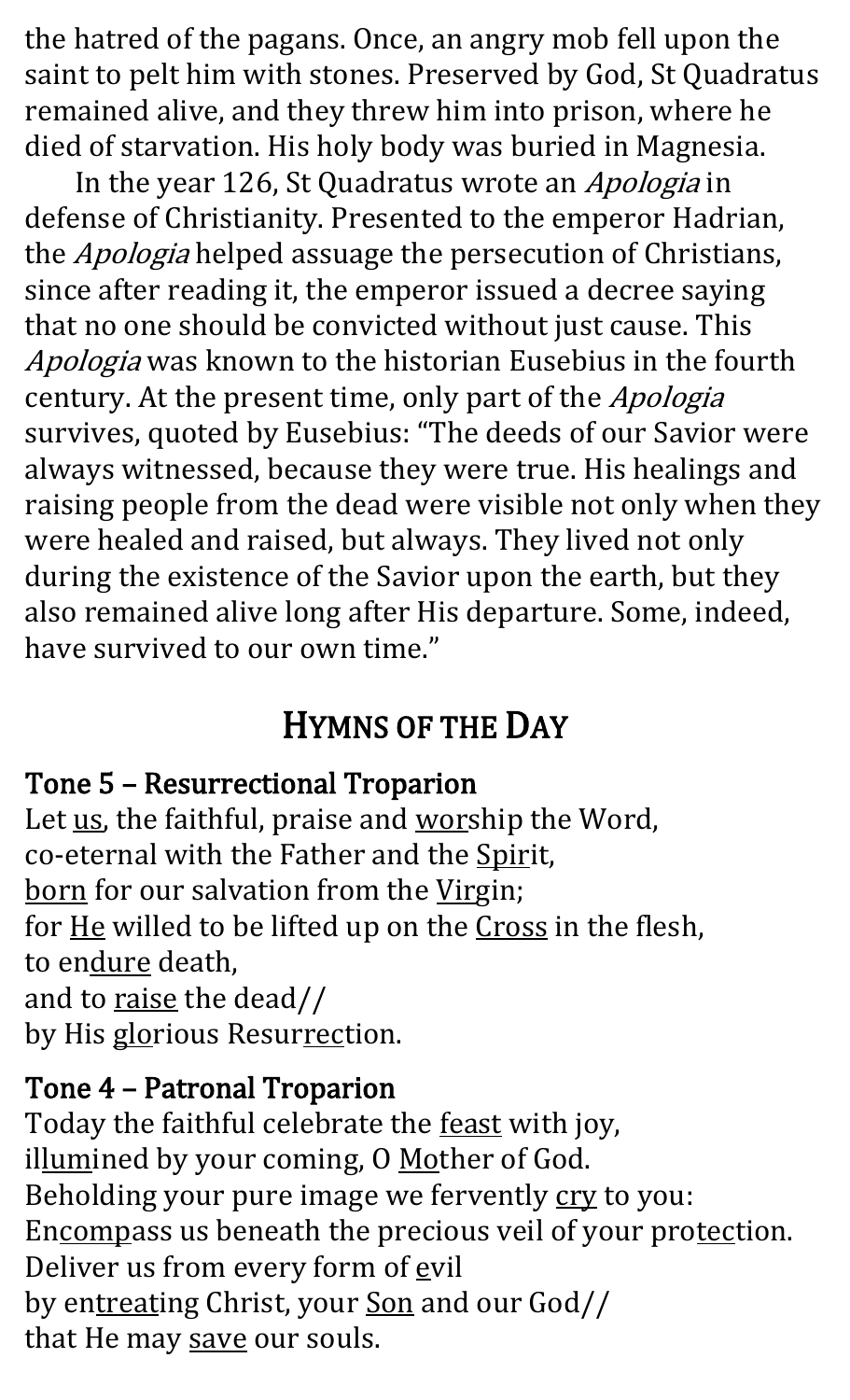#### Tone 4 – Troparion for St. Phocas

By sharing in the ways of the Apostles,

you became a successor to their throne.

Through the practice of virtue, you found the way to divine contemplation, O inspired one of God;

By teaching the word of truth without error, you defended

the Faith, even to the shedding of your blood.// Hieromartyr Phocas, entreat Christ God to save our souls!

#### Tone 5 – Resurrectional Kontakion

You descended into hell, O my Savior, shattering its gates as Almighty, resurrecting the dead as Creator, and destroying the sting of death. You have delivered Adam from the curse, O Lover of Man,// and we cry to You: "O Lord, save us!"

#### Tone 8 – Kontakion for St. Quadratus

The universe offers You, O Lord, the Apostle Quadratus as a most honored hierarch and athlete of great strength; with hymns it honors his all-venerable memory,// And asks that through him You grant forgiveness of

transgressions to those who sing his praise.

#### Tone 3 – Patronal Kontakion

Today the Virgin stands in the midst of the Church, And with choirs of saints she invisibly prays to God for us. Angels and bishops worship.

Apostles and prophets rejoice together,// Since for our sake she prays to the eternal God.

#### SCRIPTURE READINGS

#### Tone 5 – Sunday Prokeimenon (Psalm 11)

You, O Lord, shall protect us and preserve us from this generation forever.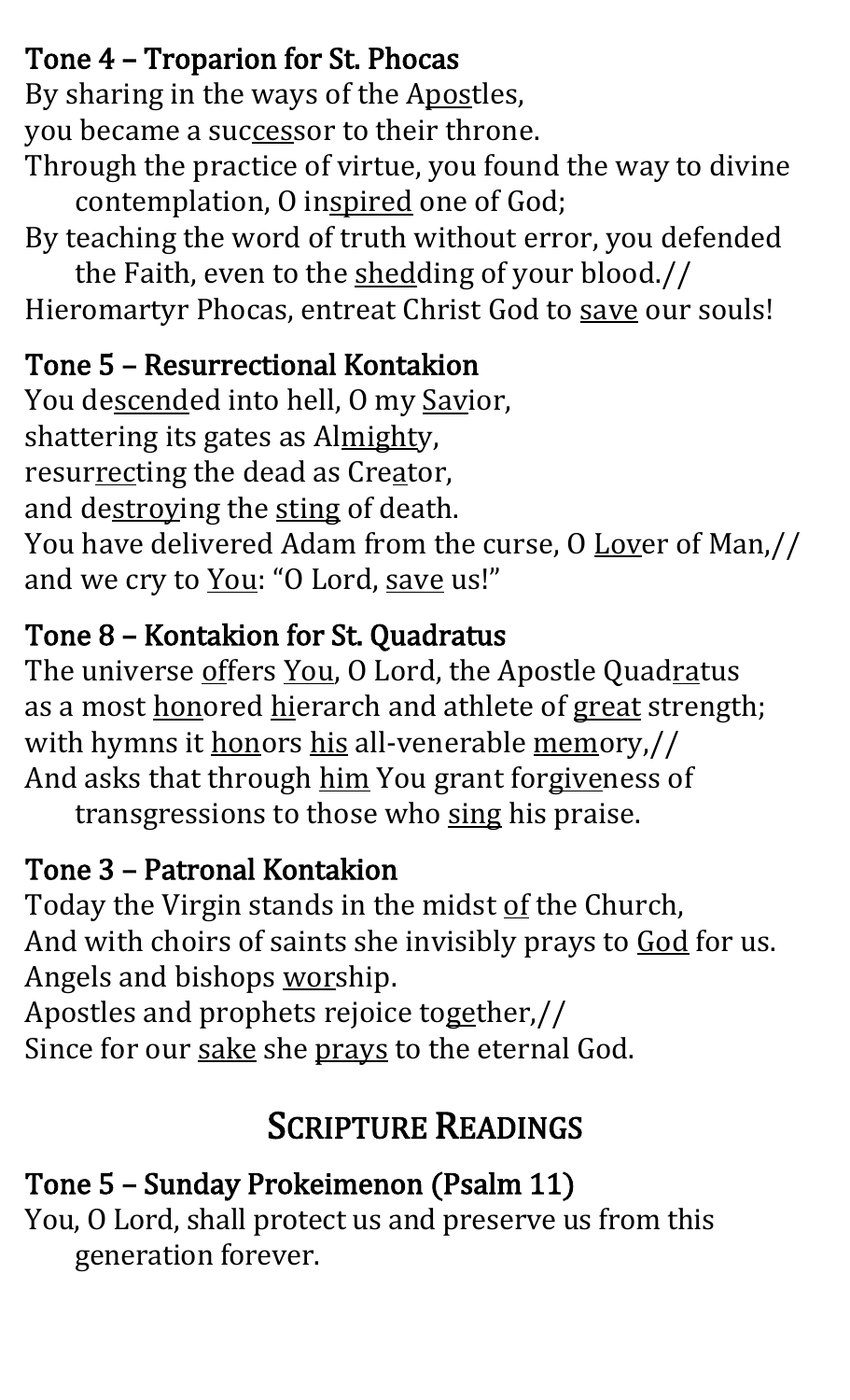#### Epistle: 2 Corinthians 1.21-2.4

Brethren: It is God who establishes us with you in Christ, and has anointed us, and who has also sealed us and given us His Spirit in our hearts as a guarantee. But I call God as witness against my soul, that it was to spare you that I refrained from coming again to Corinth. Not that we have dominion over your faith, but we are fellow workers with you for your joy; for by faith you stand.

But I determined for myself that I would not come again to you in sorrow. For if I make you sorrowful, then who is there to make me glad when you who would have done so are saddened by me? And I wrote as I did to you so that when I came, I would not have sorrow over those from whom I ought to have joy, having confidence in you all that my joy would be your joy. For I wrote to you out of much affliction and anguish of heart, with many tears, not that you should be grieved, but that you might know the love which I have so abundantly for you.

#### Gospel: Luke 5.1-11

At that time, as the multitude pressed about Jesus to hear the word of God, He stood by the Lake of Gennesaret, and saw two boats standing by the lake; but the fishermen had left them and were washing their nets. Then He got into one of the boats, which was Simon's, and asked him to put out a little from the land. And He sat down and taught the multitudes from the boat.

 When Jesus had stopped speaking, He said to Simon, "Launch out into the deep and let down your nets for a catch."

 But Simon answered and said to Him, "Master, we have toiled all night and caught nothing; nevertheless, at Your word I will let down the net." And when they had done this, they caught a great number of fish, and their net was breaking. So they signaled to their partners in the other boat to come and help them. And they came and filled both the boats, so that they began to sink.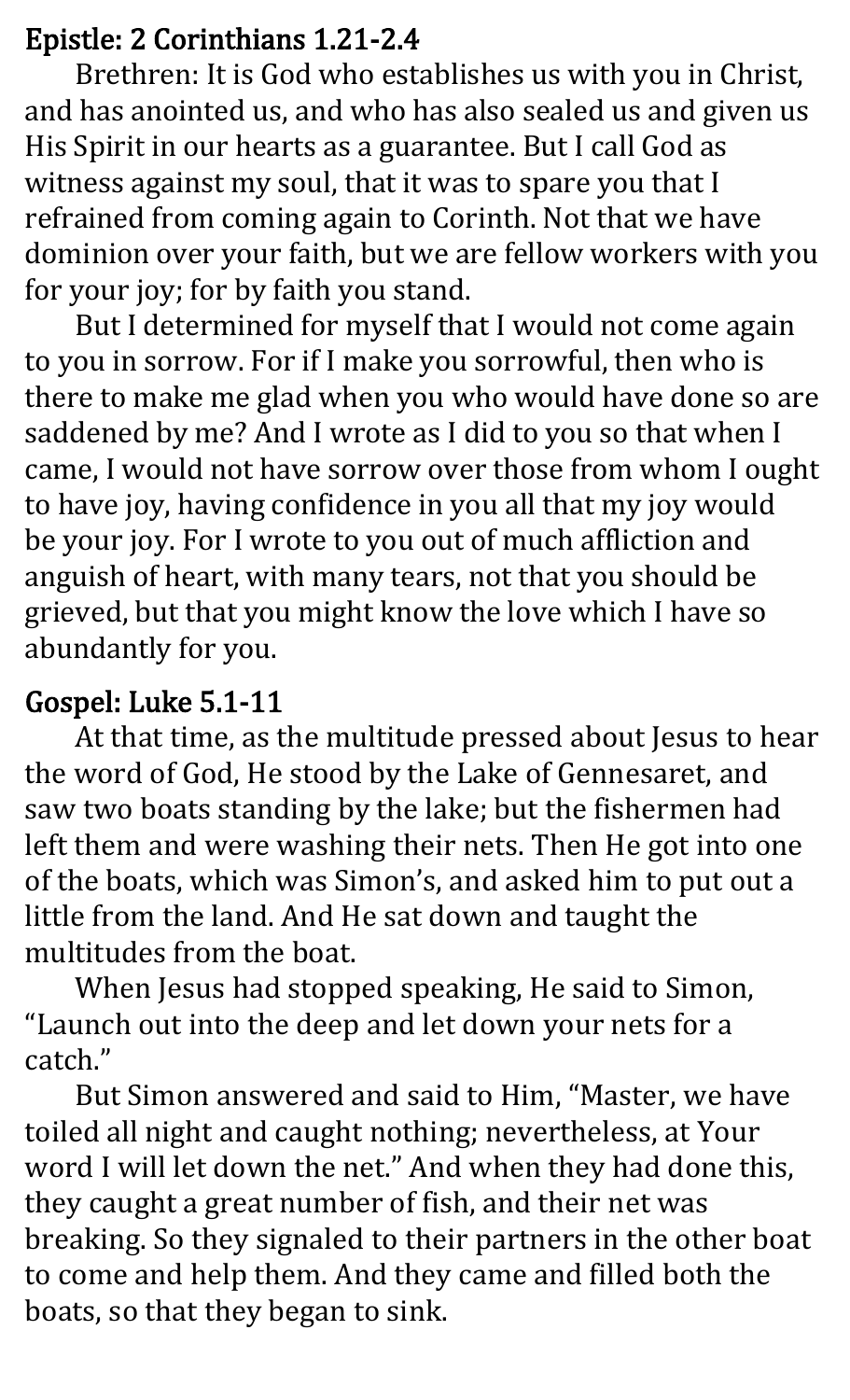When Simon Peter saw it, he fell down at Jesus' knees, saying, "Depart from me, for I am a sinful man, O Lord!" For he and all who were with him were astonished at the catch of fish which they had taken; and so also were James and John, the sons of Zebedee, who were partners with Simon.

And Jesus said to Simon, "Do not be afraid. From now on you will catch men." So when they had brought their boats to land, they left everything and followed Jesus.

#### WE REMEMBER IN PRAYER

| N.Dep. Alvin Erbesti             |               | Andrew Naumovetz ('51) |                 |
|----------------------------------|---------------|------------------------|-----------------|
| <b>Rosemary Brill</b>            |               | John Sayka ('71)       |                 |
| Archbishop Nikon                 |               | Anna Krochta (2002)    |                 |
| James Dragon                     |               | <b>Anatol Meuch</b>    |                 |
| <b>Ev.Mem.</b> Leonty Bely ('40) |               | Alice Erbesti          |                 |
| Health &                         | Jennifer      |                        | Tom             |
| Salvation:                       | Lennox        |                        | <b>Nicholas</b> |
| Mat. Anna                        | Laila         |                        | <b>Natalie</b>  |
| Archpr. Peter                    | Paula         |                        | <b>Barbara</b>  |
| Pr. John                         | <b>Stacey</b> |                        | Kristin         |
| Pr. Christopher                  | Jeramie       |                        | Linda           |
| Mat. Jennifer                    | Olivia        |                        | Phyllis         |
| Andrew                           | Parker        |                        | Kay             |
| Gideon                           | Melissa       |                        | Fred            |
| Kevin                            | Jonathan      |                        | Larry           |
| $\mathsf{lon}$                   | Matthew       |                        | Rollie          |
| Tanya                            | Shaun         |                        | Martin          |
| Jovan                            | Gail          |                        | Alexandra       |
| Julia                            | Maria         |                        | Mark            |
| Warren                           | Snezana       |                        | Alexa           |
| Carol                            | Barbara       |                        | Paula           |
| Tom                              | Thomas        |                        | Alexandra       |
| Elizabeth                        | Carol         |                        | James           |
| Tina                             | Jessica       |                        | Nada            |
| Adam                             | Eduardo       |                        | Joanne          |
| <b>Brittany</b>                  | Christine     |                        | Ronald          |

\*If you know someone who needs prayer, please give their name to Fr Jacob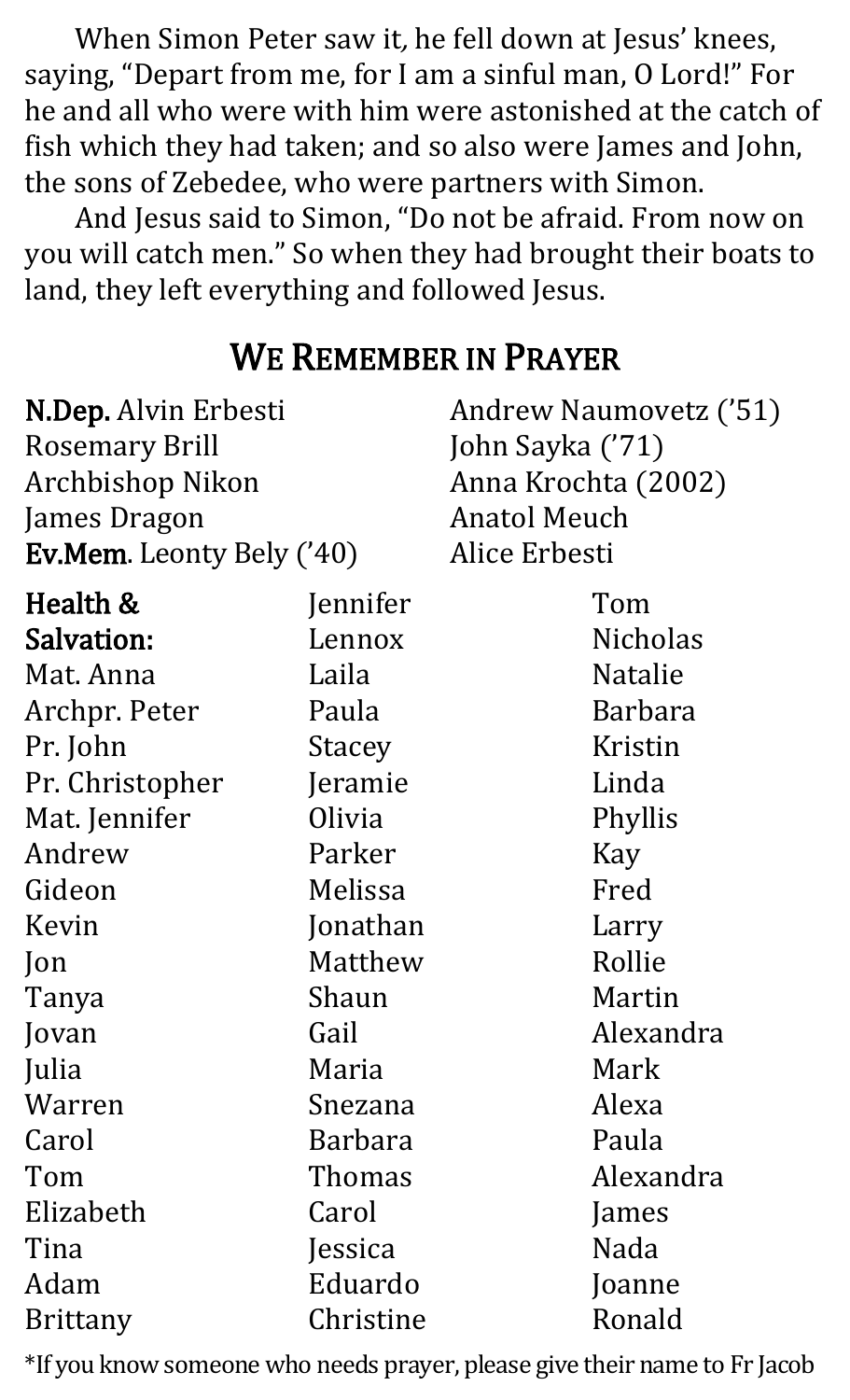#### ANNOUNCEMENTS

For Bible Study this Wednesday please read Exodus 9-12.

Bishop Paul has designated September the month to "support our seminarians." Next Sunday a second collection will be taken at the end of Liturgy to support current seminarians from our diocese.

The funeral for Alvin Erbesti will be at the Church on September 30 at 12:30pm.

The feast of the Protection (Pokrov) of the Virgin Mary is Tuesday, Oct. 1. The Deanery Male Choir will sing the Vigil on Monday night (Sept 30) @ 6:30pm, followed by a reception. Divine Liturgy is at 10am Tuesday followed by a luncheon. His Grace, our Bishop Paul will celebrate both services.

On Sunday, Oct. 6 following the Divine Liturgy we will have our 108<sup>th</sup> anniversary dinner. Please let Juli Grankowski know if you are available to help and/or bring a dessert.

#### Mark your calendars:

- Sept 25: Bible Study @ 7pm
- Sept 26: Faith Enrichment @ 10am
- Sept 30: Festal Vigil for the Feast of Protection (Pokrov) @ 6:30pm followed by a reception.
- Oct 1: Divine Liturgy for the Feast of Protection @ 10am
- Oct 6: 108<sup>th</sup> Parish Anniversary celebration following Divine Liturgy

#### Last week's offerings to the Lord: \$991

| Father's | 1. Gold-plating for chalice and spoon: \$600                |
|----------|-------------------------------------------------------------|
|          | 2. Set of Blue/Gold chalice covers: \$220                   |
|          | Wish List: 3. Cross & stand for center table: approx. \$300 |

To purchase an item, add its cost to your weekly contribution and write on the envelope which item and (if appropriate) in whose memory.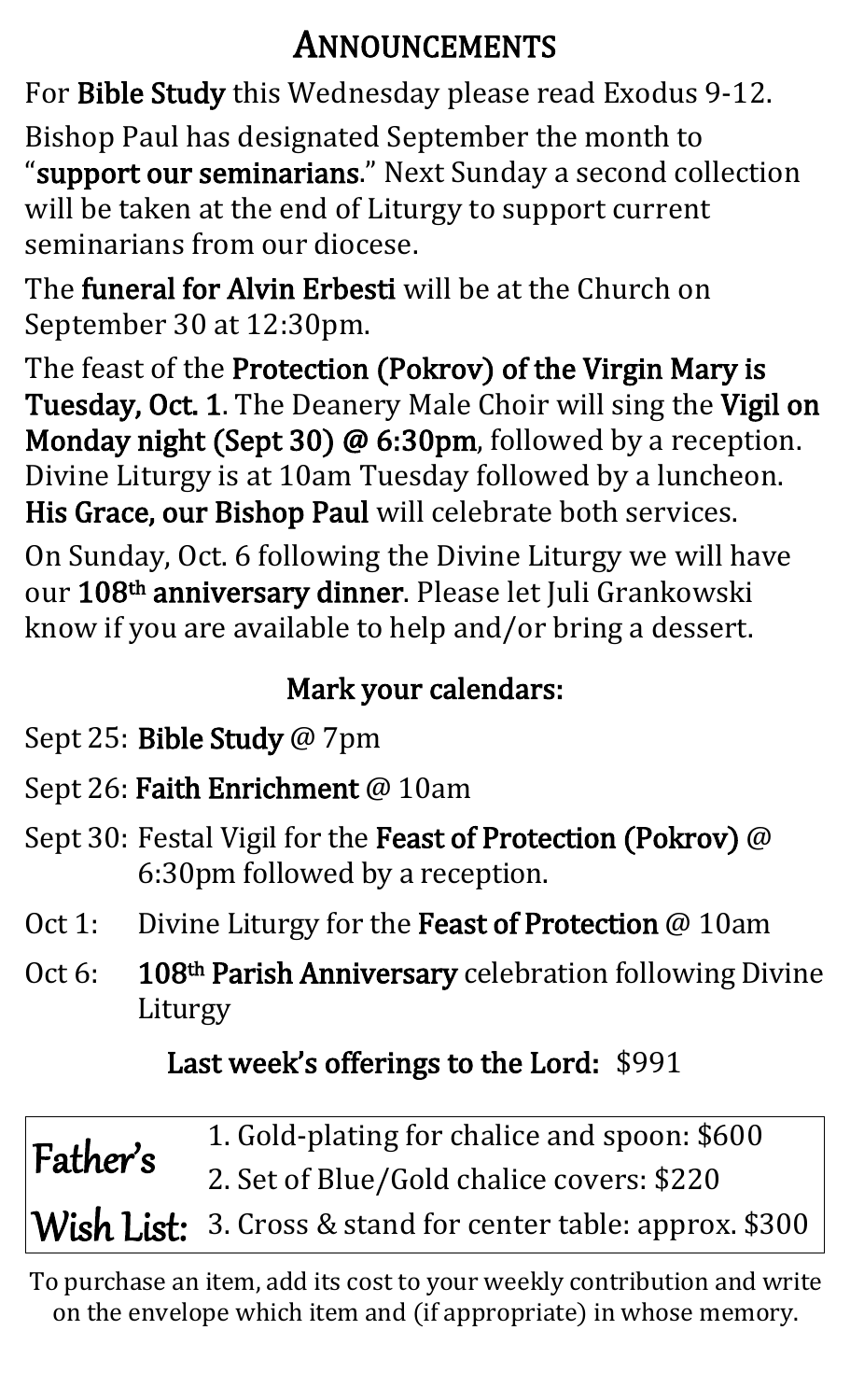# Youth Taking Ownership

#### A reflection by His Grace, our Bishop Paul

I asked the question last week, "What does the church have to offer to youth and their parents when they do make more of an effort to get involved in the life of a parish?" The typical answers are; our services, our church school, and any youth activities a parish may sponsor.

Yet, I think a key aspect to having our kids experience a greater connection to church life is best summed up in the idea of ownership. Kids have to experience their parish as their parish. I mean this in a good way. Do we empower our children in church life where they can take ownership and initiative in areas of youth ministry and service? Do we do too much for our youth instead of letting them step forward and take initiative? Can we allow them to fail so that they learn from their mistakes and encourage them to try again?

Can we allow our kids to take responsibility for planning a church service project? Can we encourage our kids to step forward in areas of music (especially the older ones) in learning how to lead a choir? Can we allow our older altar servers to be leaders in the altar and take responsibility for the duties that need to be done? We allow our kids to pass out bulletins in church, but how about teaching them to put a bulletin together, or maybe coming up with a youth page for the bulletin? This would be done by our youth and not by an adult. The more our youth are passive in their participation, the less likely they are to feel connected to their parish. The more active they are in their participation, the more connected they will be and the more likely to identify their parish as their parish.

When we pit the school calendar against the liturgical calendar, then it seems as if we are trying too much to "get" our kids to be more involved. Wouldn't it be wonderful if our